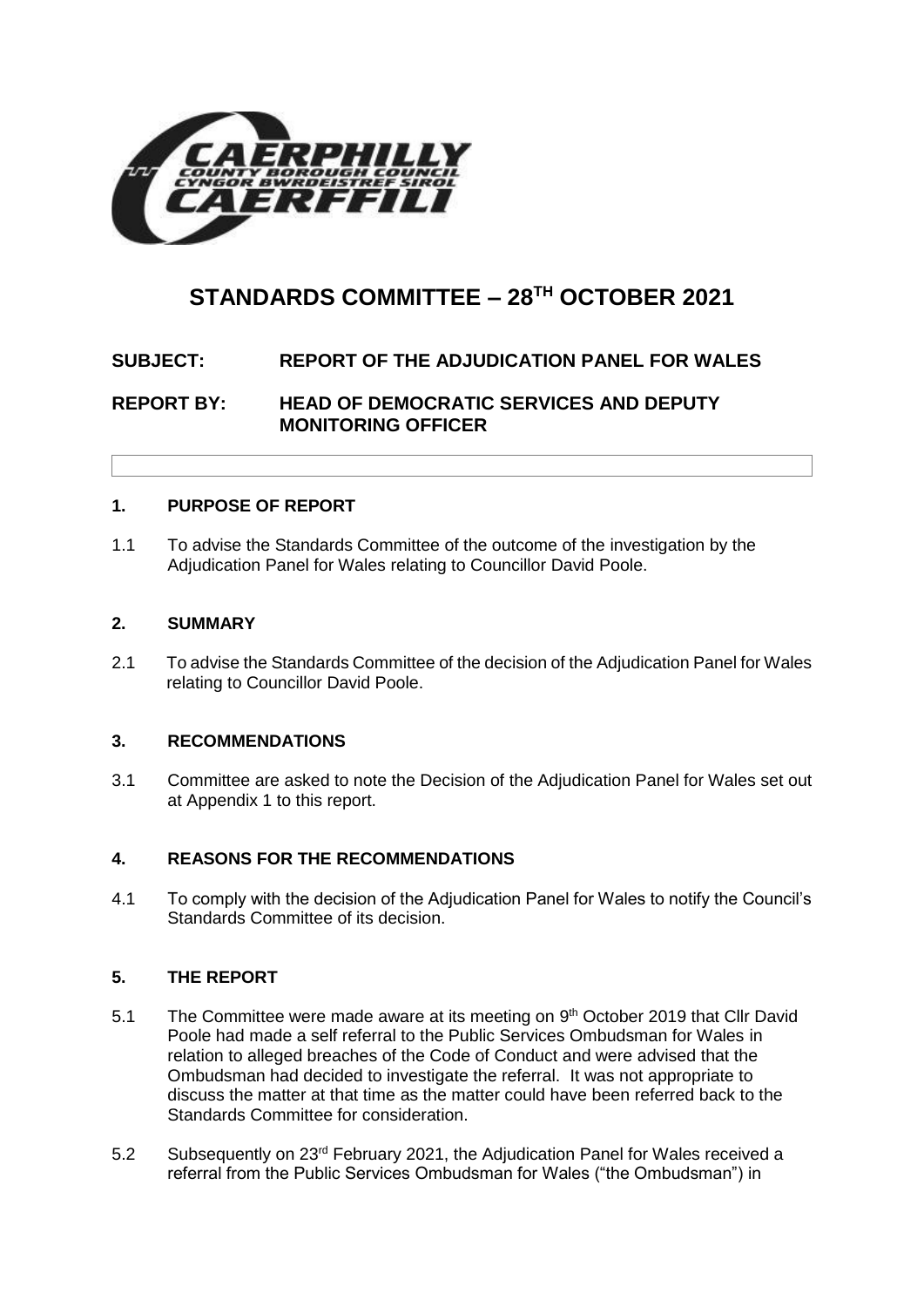relation to allegations made against Councillor Poole, namely that the allegations were that Councillor Poole had breached Caerphilly County Borough Council's Code of Conduct in that he; (i) Used his position to secure an advantage by deciding to buy shares in a company, IQE plc, on the basis of confidential information that he had received through his position as a Councillor at a meeting on 8 October 2018 (alleged breach of paragraph 7 (a) of the Code) and thereby brought the Authority and his office as a member into disrepute (alleged breach of paragraph 6 (1)(a) of the Code); (ii) Failed to disclose a personal interest and/or withdraw from a meeting on 18 February 2019 when a matter in which he had a prejudicial interest was being discussed, namely financial dealings with that same company (alleged breaches of paragraphs 11 (1) and 14 (1) of the Code).

- 5.3 A Case Tribunal was established and determined its adjudication by way of written representations at a meeting on 28 June 2021 which was conducted by video.
- 5.4 The Case Tribunal unanimously concluded decision that Councillor Poole ought to have been suspended from acting as a member of the authority as follows;

In respect of his breaches of paragraphs 6 and 7 of the Code, a period of five months;

In respect of his breaches of paragraphs 11 and 14 of the code, a period of two months concurrently. The Tribunal considered that the breach of paragraph 7 was the more serious matter, particularly since it gave rise to a breach of paragraph 6. The suspension was concurrent because the Tribunal considered that the breaches of paragraphs 11 and 14 effectively arose from the same facts.

The Authority and its Standards Committee are notified accordingly.

The Respondent has the right to seek the permission of the High Court to appeal the above decision. A person considering an appeal is advised to take independent legal advice about how to appeal.

#### CASE TRIBUNAL RECOMMENDATIONS

The Case Tribunal makes the following recommendation to the Authority and its standards committee;

That the Monitoring Officer re-emphasises the requirement for members to register interests as/when they arise and that the duty does not arise annually.

#### 5.5 **Conclusion**

The Standards Committee are asked to note the decision of the Adjudication Panel for Wales.

#### **6. ASSUMPTIONS**

6.1 The content of the report represents the decision of the Adjudication Panel for Wales and as such no assumptions have been made